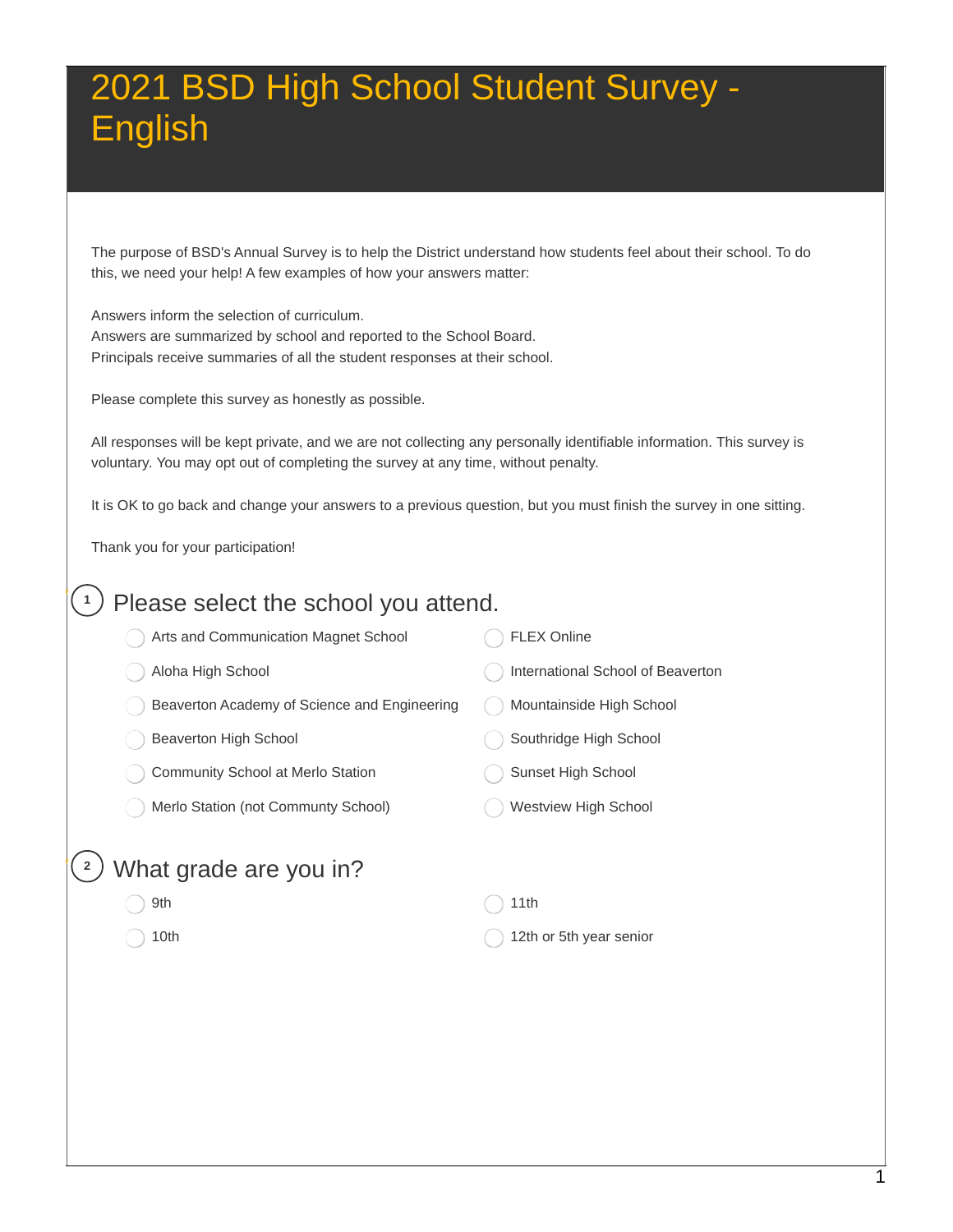#### General

### **<sup>3</sup>** Do you agree or disagree that...

|                                                                                                                          | <b>Strongly Agree</b> | Agree | Disagree | Strongly<br><b>Disagree</b> |
|--------------------------------------------------------------------------------------------------------------------------|-----------------------|-------|----------|-----------------------------|
| I feel welcomed and accepted<br>at this school.                                                                          |                       |       |          |                             |
| I generally feel safe at this<br>school.                                                                                 |                       |       |          |                             |
| There is at least one adult at<br>school who really cares about<br>me.                                                   |                       |       |          |                             |
| There is at least one adult at<br>school who knows me well<br>enough that I might ask them<br>to help me make decisions. |                       |       |          |                             |
| People at my school<br>understand me as a person.                                                                        |                       |       |          |                             |

### **<sup>4</sup>** Do you agree or disagree...

|                                                                                                               | <b>Strongly Agree</b> | Agree | <b>Disagree</b> | <b>SUPPLICE</b><br>Disagree |
|---------------------------------------------------------------------------------------------------------------|-----------------------|-------|-----------------|-----------------------------|
| My thinking has grown or<br>changed as a result of new<br>learning.                                           |                       |       |                 |                             |
| In general, I receive personal<br>feedback from my teachers<br>on how I can improve my<br>school performance. |                       |       |                 |                             |

Ctrongly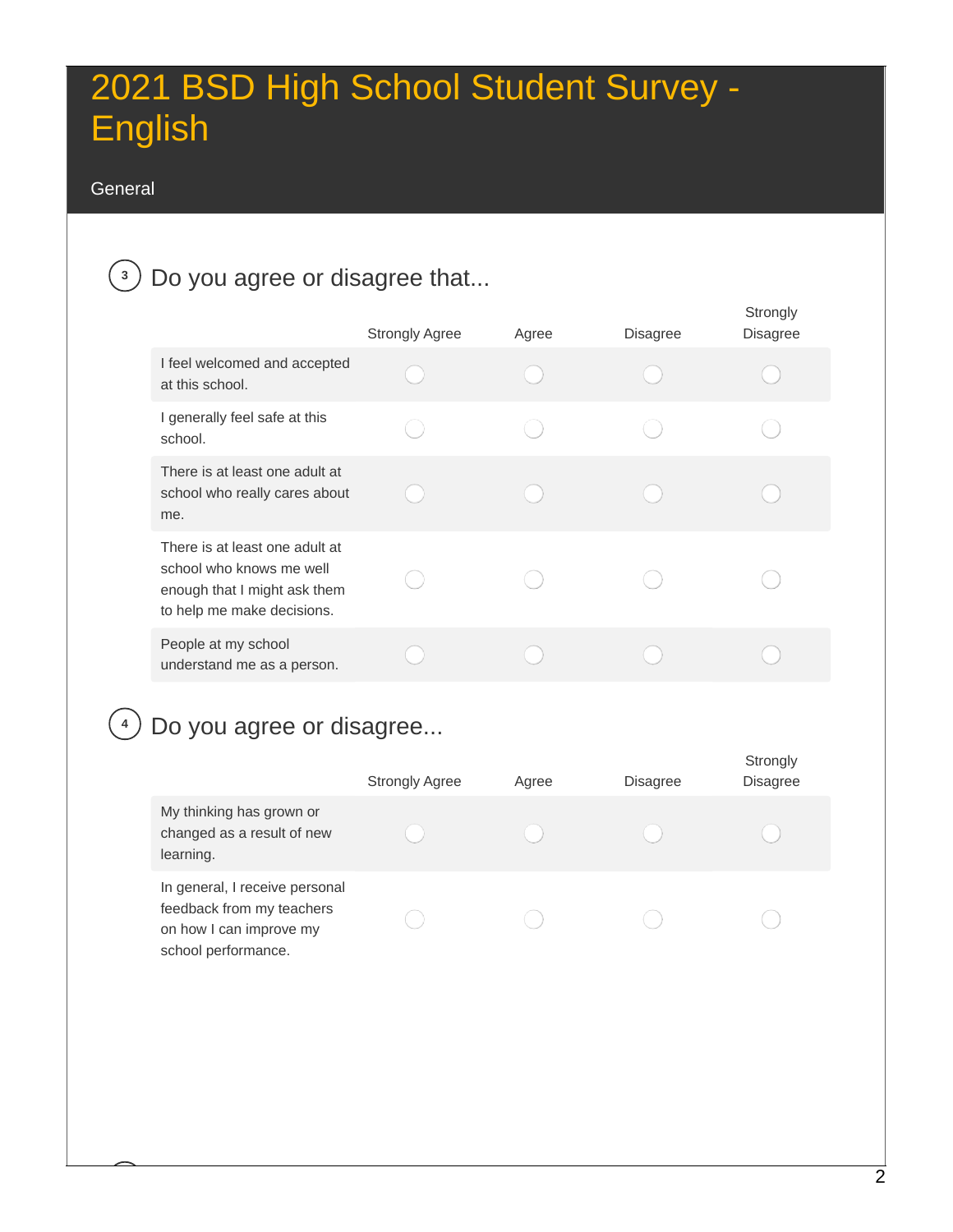| $\left(5\right)$ | Do you agree or disagree that                                           |                |       |          |                      |              |  |
|------------------|-------------------------------------------------------------------------|----------------|-------|----------|----------------------|--------------|--|
|                  |                                                                         | Strongly Agree | Agree | Disagree | Strongly<br>Disagree | I don't know |  |
|                  | My teachers set<br>high expectations<br>for me.                         |                |       |          |                      |              |  |
|                  | My teachers<br>expect me to<br>attend college.                          |                |       |          |                      |              |  |
| $6\phantom{.}6$  | I am making progress toward my post-high school goals.                  |                |       |          |                      |              |  |
|                  | Strongly Agree                                                          |                |       |          |                      |              |  |
|                  | Agree                                                                   |                |       |          |                      |              |  |
|                  | Disagree                                                                |                |       |          |                      |              |  |
|                  | <b>Strongly Disagree</b>                                                |                |       |          |                      |              |  |
|                  | I do not know if I am making progress toward my post- high school goals |                |       |          |                      |              |  |
|                  |                                                                         |                |       |          |                      |              |  |
|                  |                                                                         |                |       |          |                      |              |  |
|                  |                                                                         |                |       |          |                      |              |  |
|                  |                                                                         |                |       |          |                      |              |  |
|                  |                                                                         |                |       |          |                      |              |  |
|                  |                                                                         |                |       |          |                      |              |  |
|                  |                                                                         |                |       |          |                      |              |  |
|                  |                                                                         |                |       |          |                      |              |  |
|                  |                                                                         |                |       |          |                      |              |  |
|                  |                                                                         |                |       |          |                      |              |  |
|                  |                                                                         |                |       |          |                      |              |  |
|                  |                                                                         |                |       |          |                      |              |  |
|                  |                                                                         |                |       |          |                      |              |  |
|                  |                                                                         |                |       |          |                      |              |  |
|                  |                                                                         |                |       |          |                      |              |  |
|                  |                                                                         |                |       |          |                      |              |  |
|                  |                                                                         |                |       |          |                      |              |  |
|                  |                                                                         |                |       |          |                      |              |  |
|                  |                                                                         |                |       |          |                      |              |  |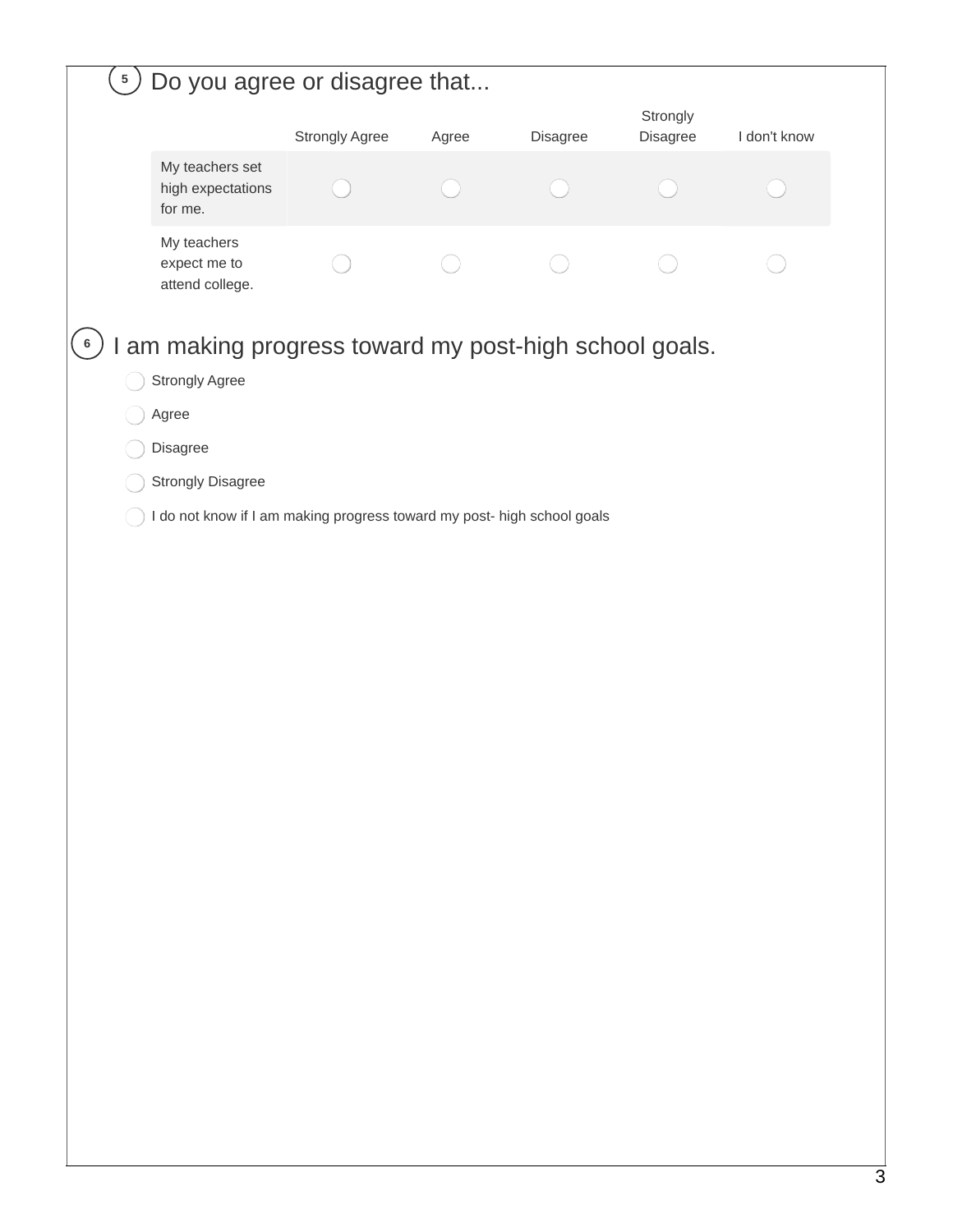Cultural Awareness and Action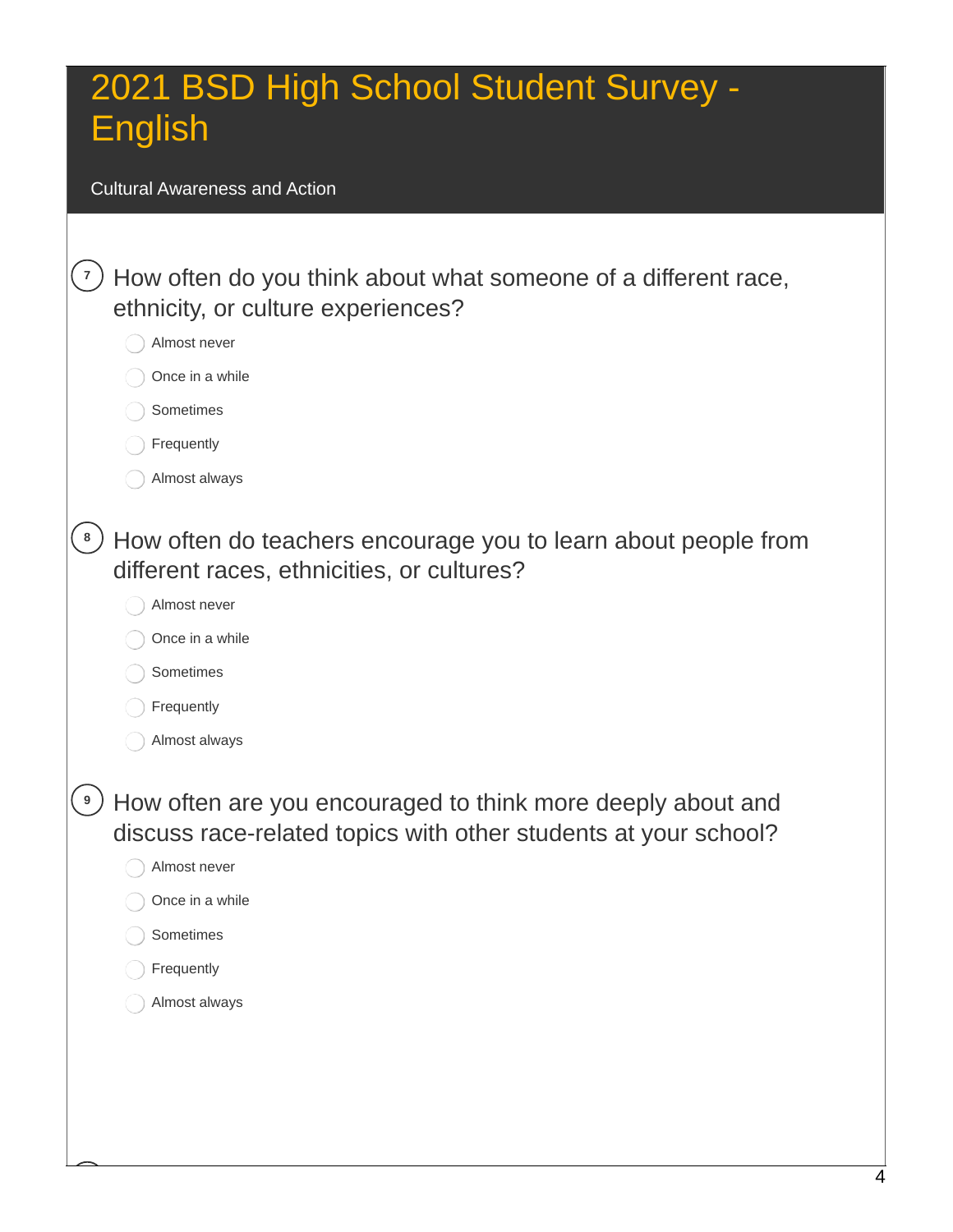### **<sup>10</sup>** How confident are you that students at your school can have honest conversations with each other about race?

- Not at all confident
- Slightly confident
- Somewhat confident
- Quite confident
- Extremely confident

### **<sup>11</sup> Staff members** here treat all students nicely and with respect, no matter...

|                                                 | Strongly agree | Agree | Disagree | Strongly disagree |
|-------------------------------------------------|----------------|-------|----------|-------------------|
| Their race                                      |                |       |          |                   |
| Their national<br>origin                        |                |       |          |                   |
| Their language                                  |                |       |          |                   |
| Whether their<br>parents are rich or<br>poor    |                |       |          |                   |
| Their religion                                  |                |       |          |                   |
| Their level of<br>physical or mental<br>ability |                |       |          |                   |
| Their gender<br>identity                        |                |       |          |                   |
| Their sexual<br>orientation                     |                |       |          |                   |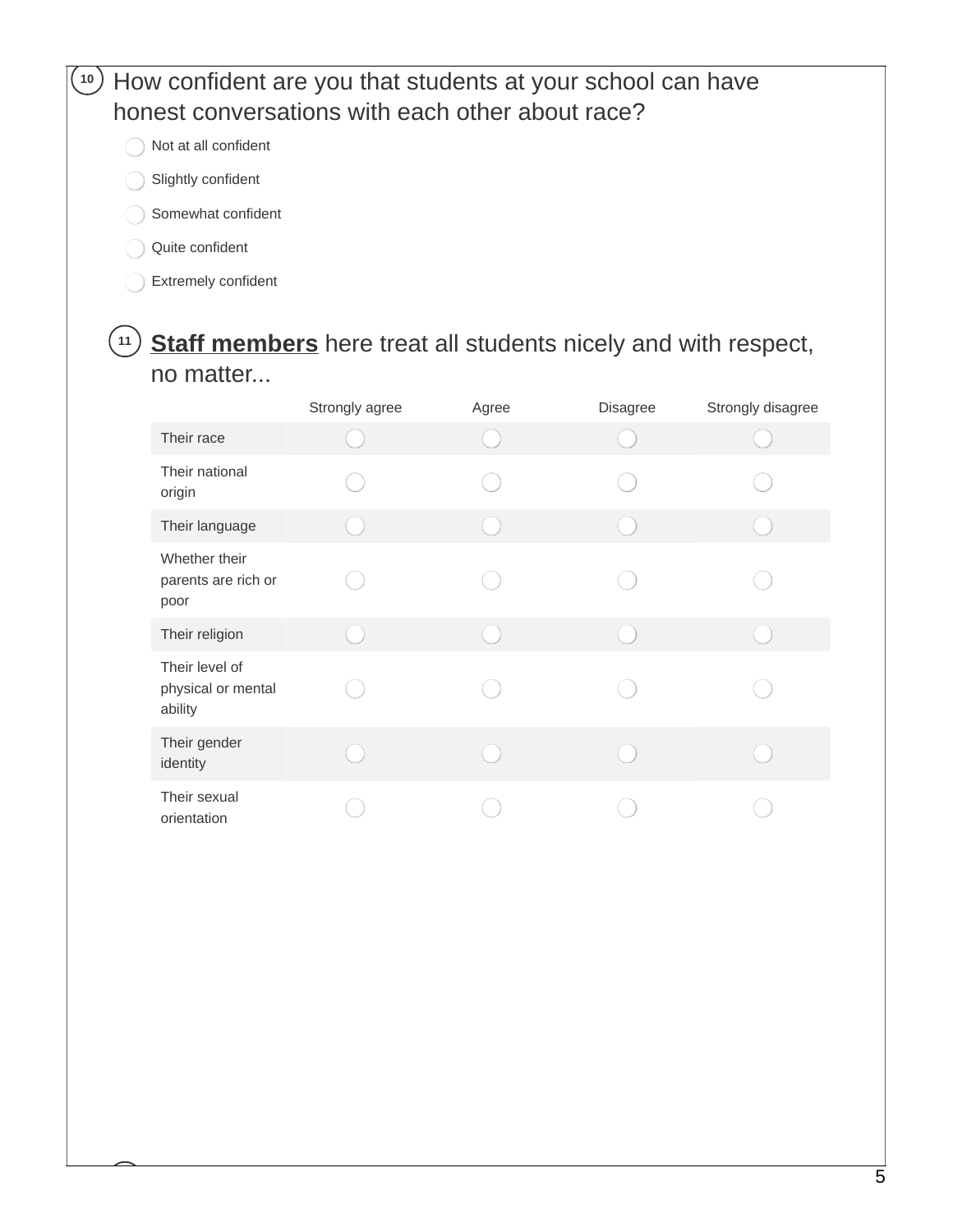### **<sup>12</sup> Students** here treat all students nicely and with respect, no matter...

|                                                 | Strongly agree | Agree | Disagree | Strongly disagree |
|-------------------------------------------------|----------------|-------|----------|-------------------|
| Their race                                      |                |       |          |                   |
| Their national<br>origin                        |                |       |          |                   |
| Their language                                  |                |       |          |                   |
| Whether their<br>parents are rich or<br>poor    |                |       |          |                   |
| Their religion                                  |                |       |          |                   |
| Their level of<br>physical or mental<br>ability |                |       |          |                   |
| Their gender<br>identity                        |                |       |          |                   |
| Their sexual<br>orientation                     |                |       |          |                   |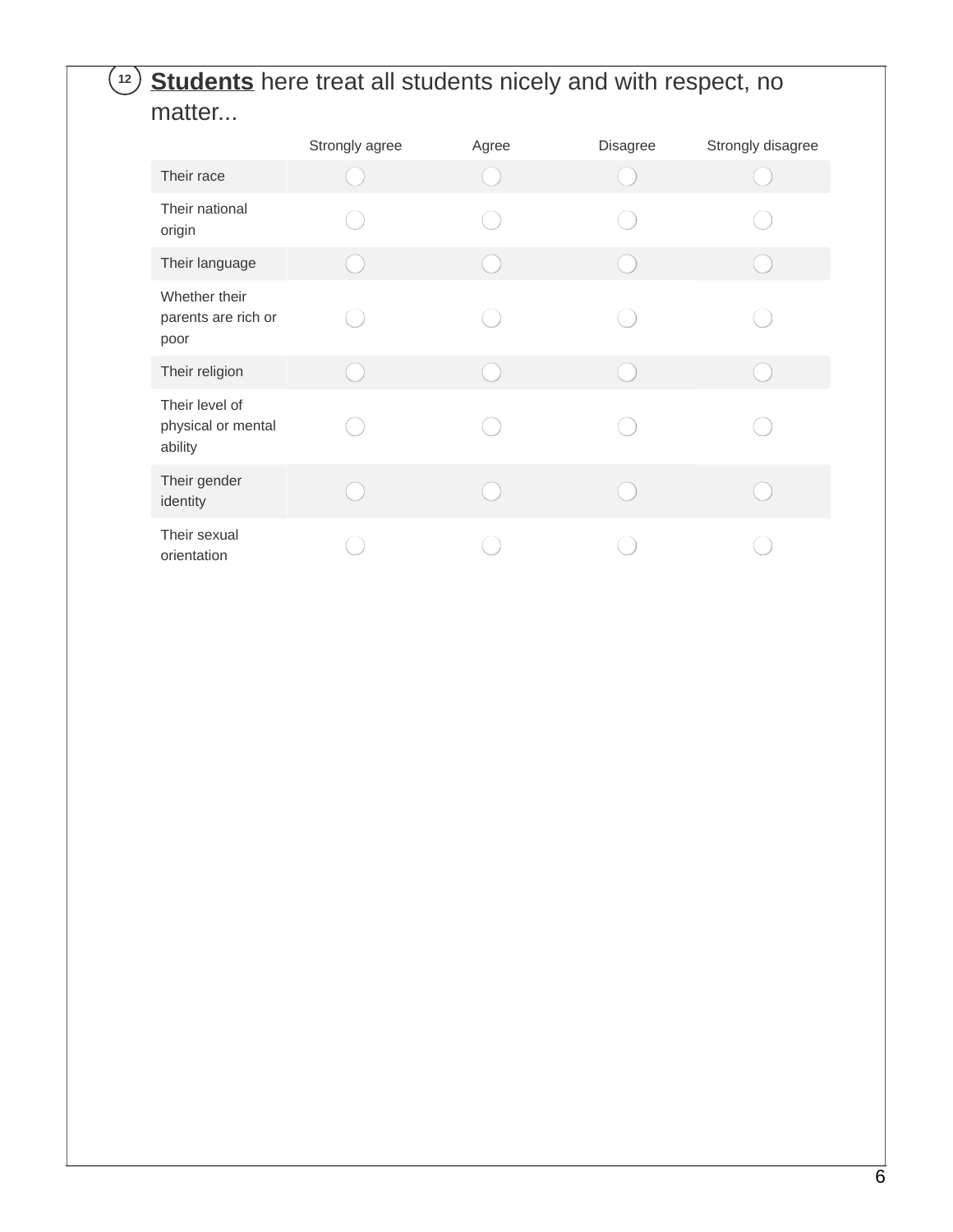#### Bullying in School

 One reason students sometimes don't feel safe is because they get bullied by other students. Bullying can be physical, verbal, or take place online.

Bullying can include:

- 1. Physically harming a student or damaging a student's property.
- 2. Knowingly placing a student in reasonable fear of physical harm to the student or damage to the student's property.
- 3. Creating a hostile educational environment, including interfering with the psychological well-being of the student.

 *From the BSD Student and Family Handbook*

 **<sup>13</sup>** I have been bullied online (for example, Twitter, TikTok, Instagram, gaming, etc.) this year.

Not at all **<sup>14</sup>** My school takes instances of bullying and/or harassment including bias incidents and/or hate speech seriously. A lot A lot A lot A little  $\bigcap$  A little  $\bigcap$  Not at all

Yes

No

Not sure

 **<sup>15</sup>** My school will believe me if I report an instance of bullying and/or harassment including bias incidents and/or hate speech.

◯ Yes

No

Not sure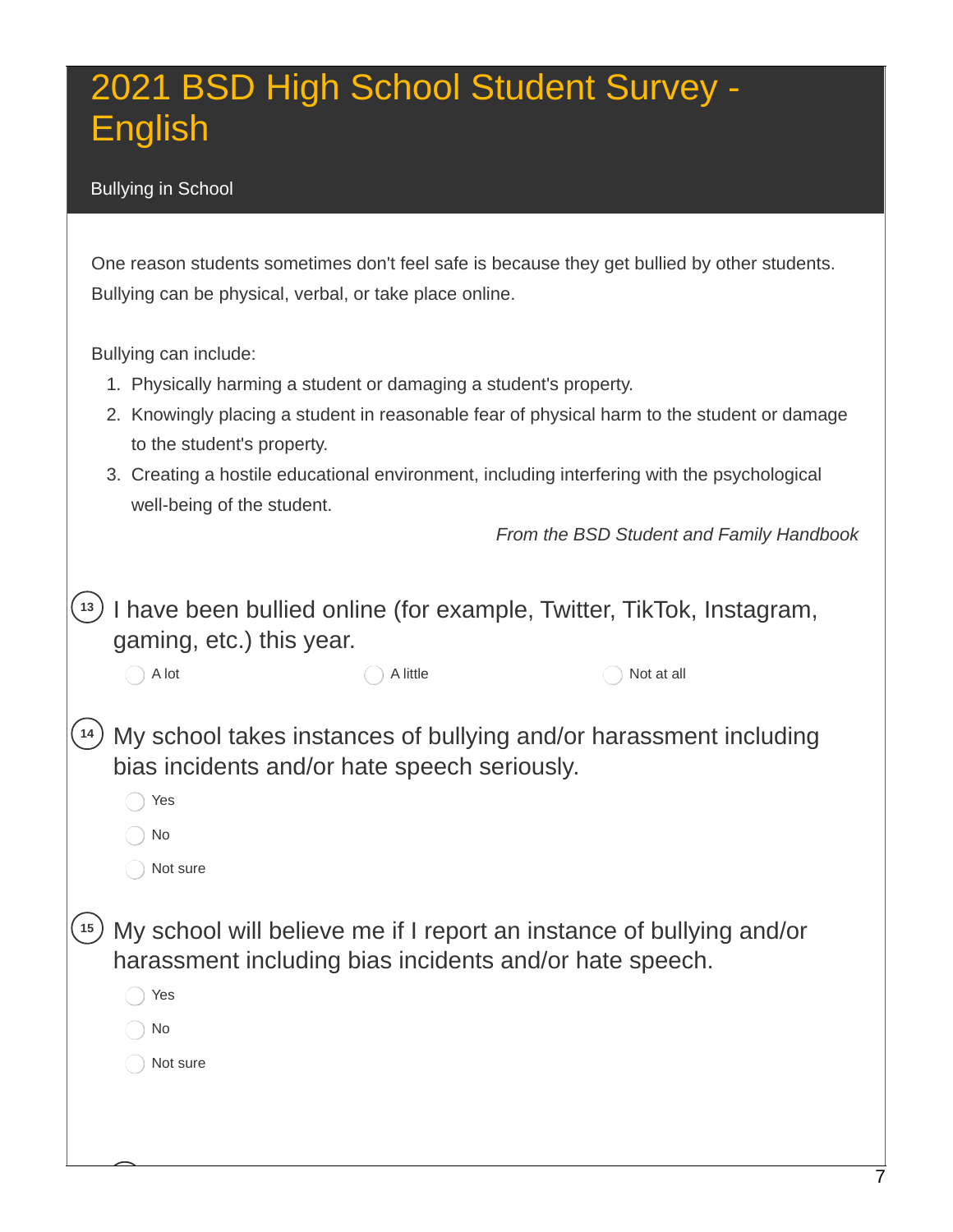### **<sup>16</sup>** If I experience or witness bullying and/or harassment, including bias incidents and/or hate speech at my school...

|                                                    | Yes | No. | Not sure |
|----------------------------------------------------|-----|-----|----------|
| I know how to<br>report it to<br>someone.          |     |     |          |
| it will be taken<br>seriously and<br>responded to. |     |     |          |
| I know how it will<br>be addressed.                |     |     |          |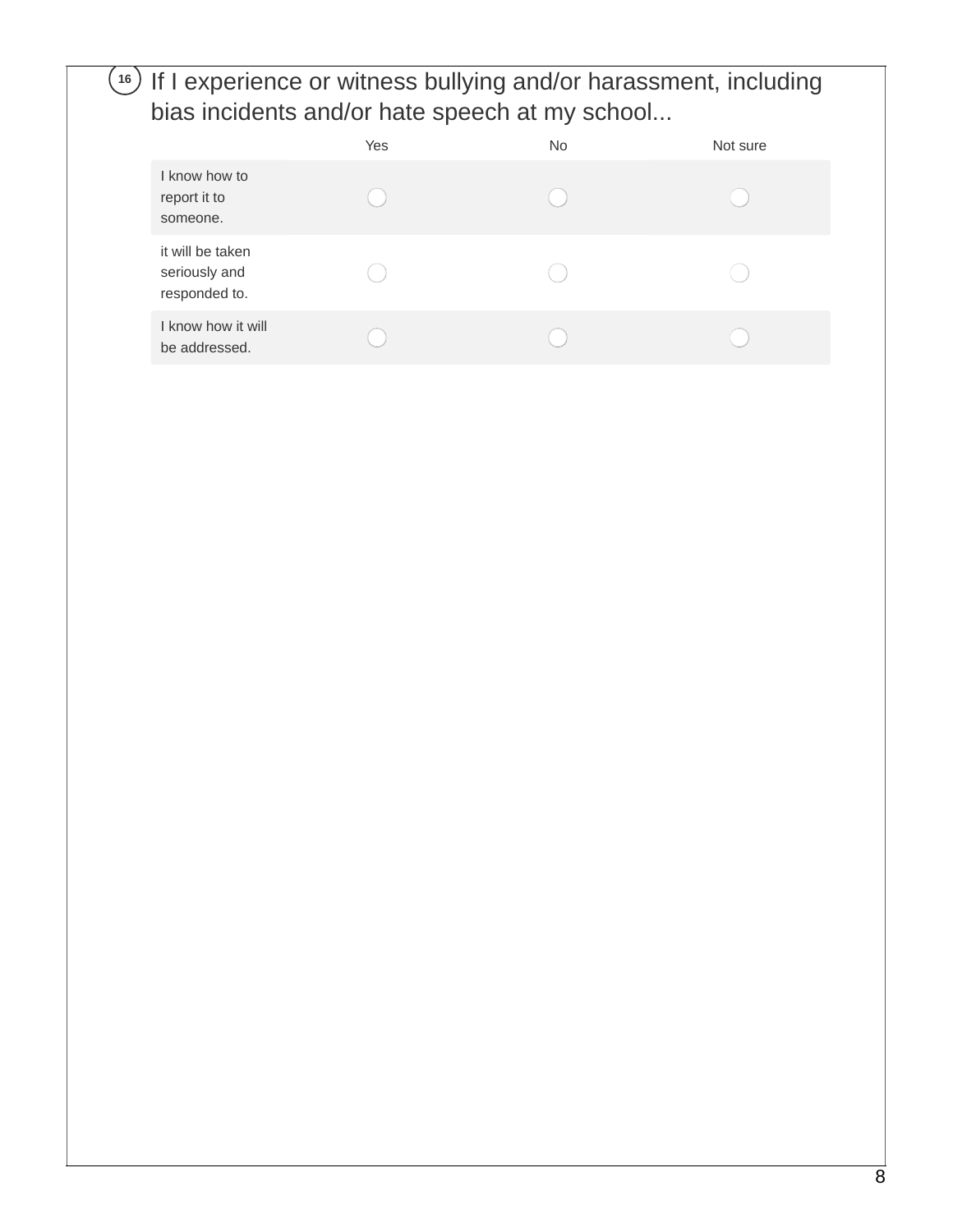#### **Technology**

**<sup>17</sup>** My school teaches me how to use technology responsibly.

| <b>Strongly Agree</b><br><b>Disagree</b><br>$\bigcirc$ Agree<br>Strongly  |
|---------------------------------------------------------------------------|
| <b>Disagree</b>                                                           |
|                                                                           |
| $(18)$ How are you able to access the internet outside of school, whether |
| you are on a computer, chromebook, tablet or phone? (Select all           |
| that apply.)                                                              |

| Internet connection at home                            |
|--------------------------------------------------------|
| Mobile phone                                           |
| Hot spot                                               |
| Public library                                         |
| Coffee shops/restaurants (Starbucks, McDonald's, etc.) |
| Friends' houses                                        |
| I am not able to access the internet outside of school |
| Other (please explain)                                 |
|                                                        |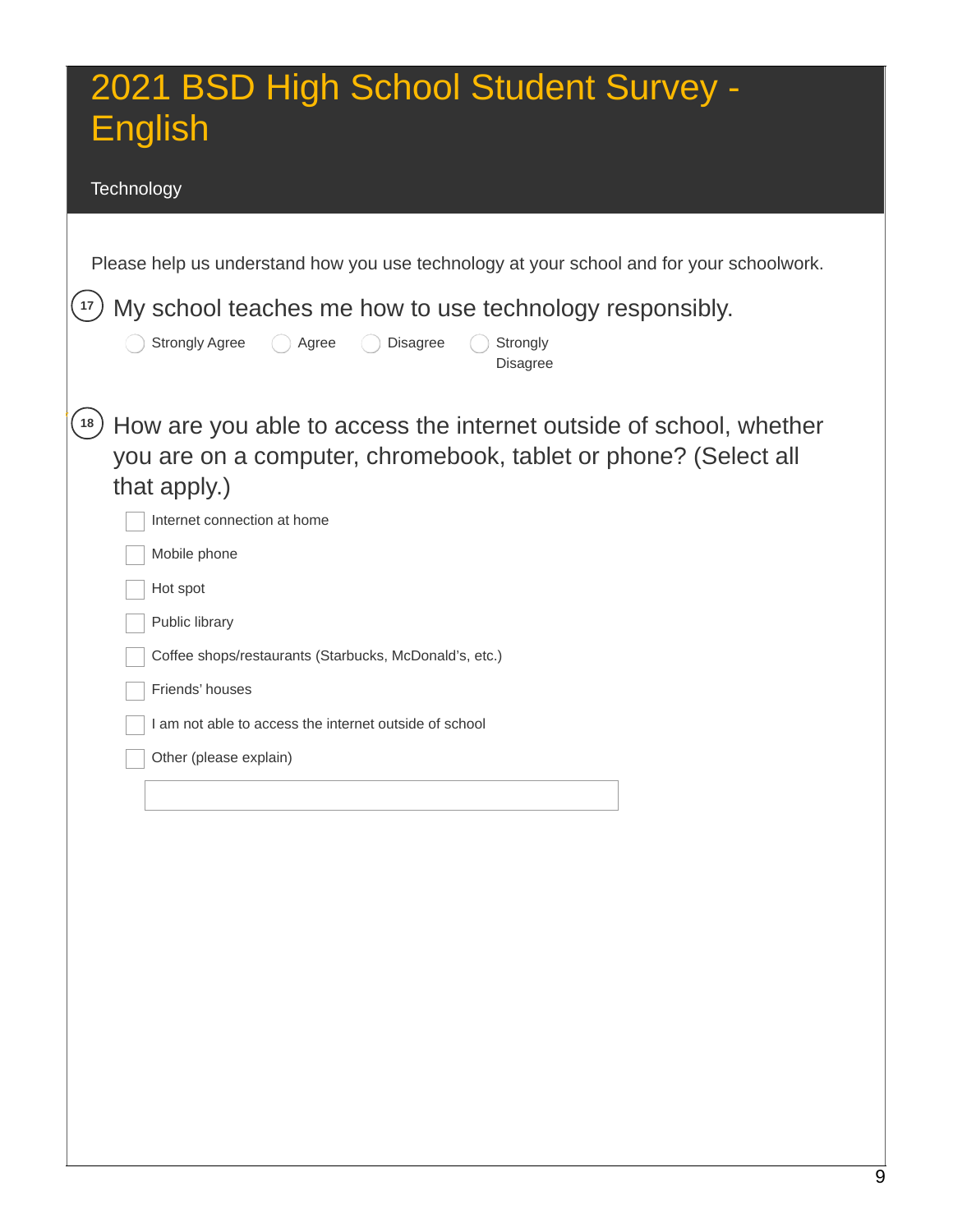Technology, continued

| 19              | Is your internet access provided by the District (e.g. Comcast<br>Essentials, Kajeet, or a T-Mobile hotspot)?<br>Yes<br>No<br>Don't know                                                                                                           |
|-----------------|----------------------------------------------------------------------------------------------------------------------------------------------------------------------------------------------------------------------------------------------------|
| 20 <sub>2</sub> | How often are you unable to complete homework assignments<br>because you cannot access the internet?<br>Daily<br>Weekly<br>Monthly<br>Less than monthly<br>Never, lack of internet access does not prevent me from completing homework assignments |
|                 |                                                                                                                                                                                                                                                    |
|                 |                                                                                                                                                                                                                                                    |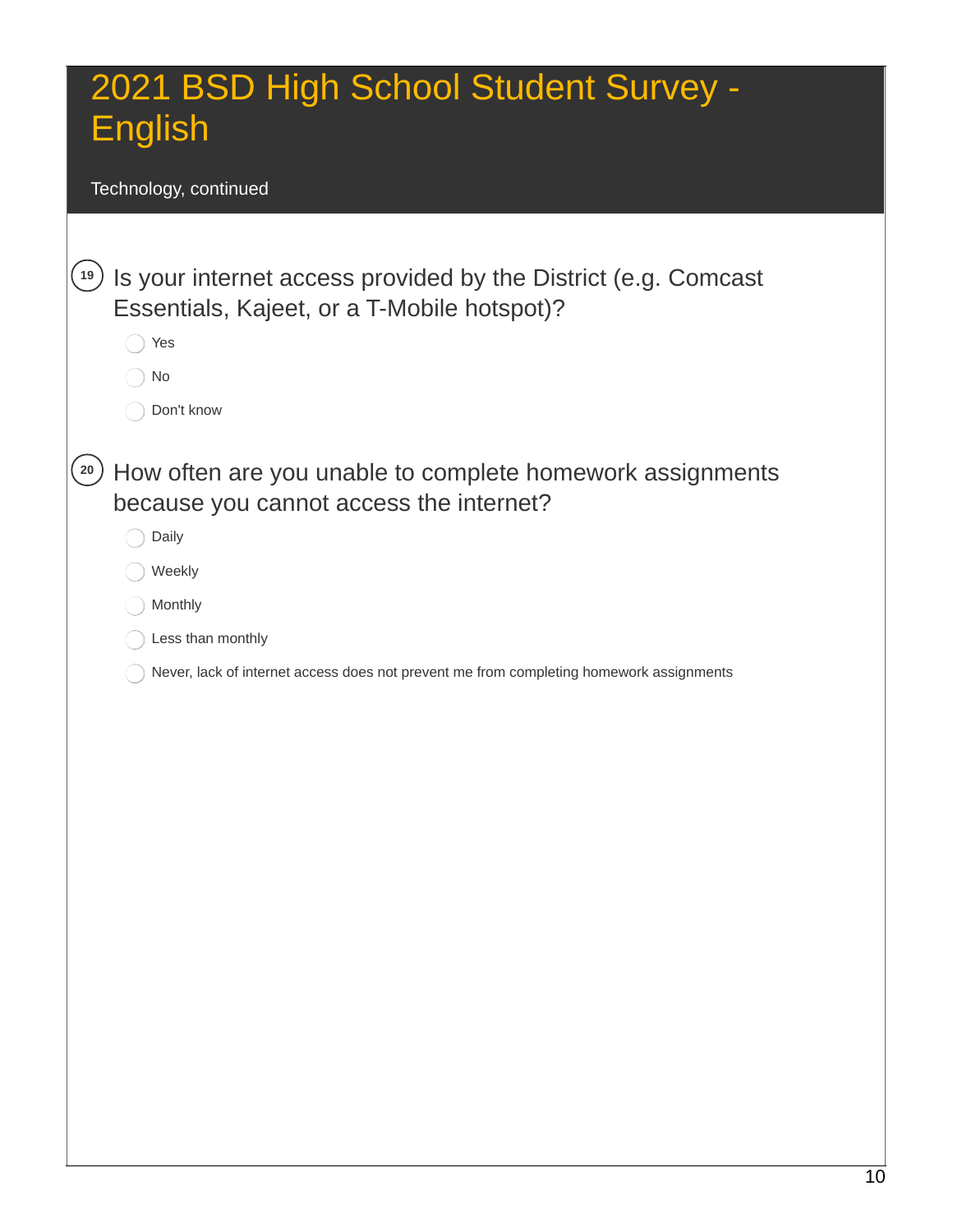#### College & Career Readiness

|                                   | Are you currently enrolled in an AVID elective? |                                                                 |
|-----------------------------------|-------------------------------------------------|-----------------------------------------------------------------|
| Yes                               | No                                              | Don't know                                                      |
|                                   |                                                 |                                                                 |
|                                   |                                                 | In the first year after high school, I plan to (Select all that |
| apply.)                           |                                                 |                                                                 |
| Go to a 2-year college            |                                                 | Go into the military                                            |
| Go to a 4-year college            |                                                 | Travel                                                          |
| Work part-time                    |                                                 | Take some time off                                              |
| Work full-time                    |                                                 | Volunteer                                                       |
| Get technical/vocational training |                                                 | None of these                                                   |
|                                   |                                                 |                                                                 |
|                                   |                                                 |                                                                 |
|                                   |                                                 |                                                                 |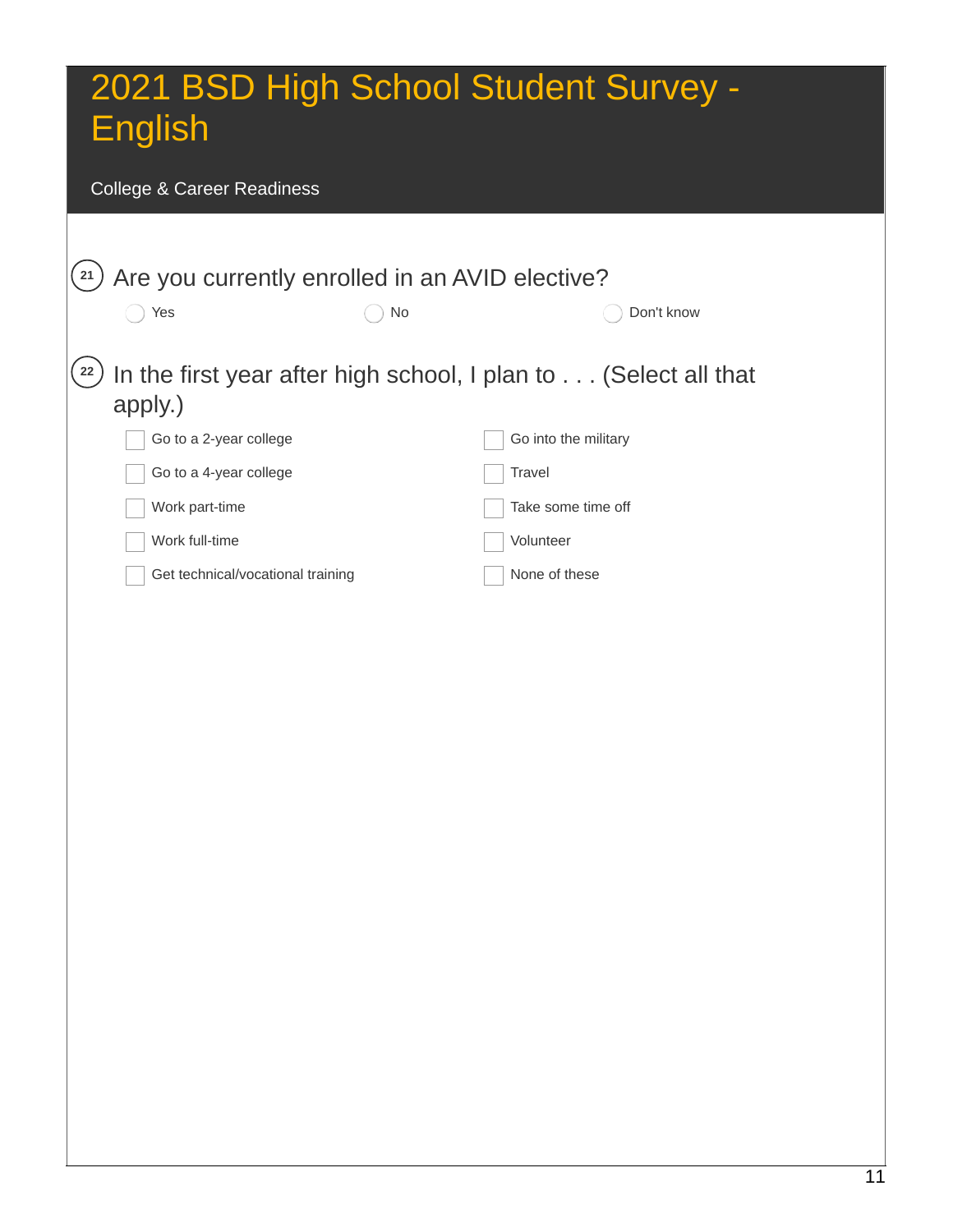#### Optional Demographics Questions

 These demographic questions help BSD staff ensure that all students are treated fairly and with respect. We realize that these questions may seem personal in nature. If you would rather not answer any of the demographic questions, please click "Next" at the bottom of this page. You may also choose to opt out of individual questions either by not answering or choosing "Prefer not to say."

 (Optional) Are you Hispanic/Latino (Latinx)? (Having origins in Cuba, Mexico, Puerto Rico, Central and South America or other Spanish culture.)

**23**

Yes  $\bigcirc$  No  $\bigcirc$  Prefer not to say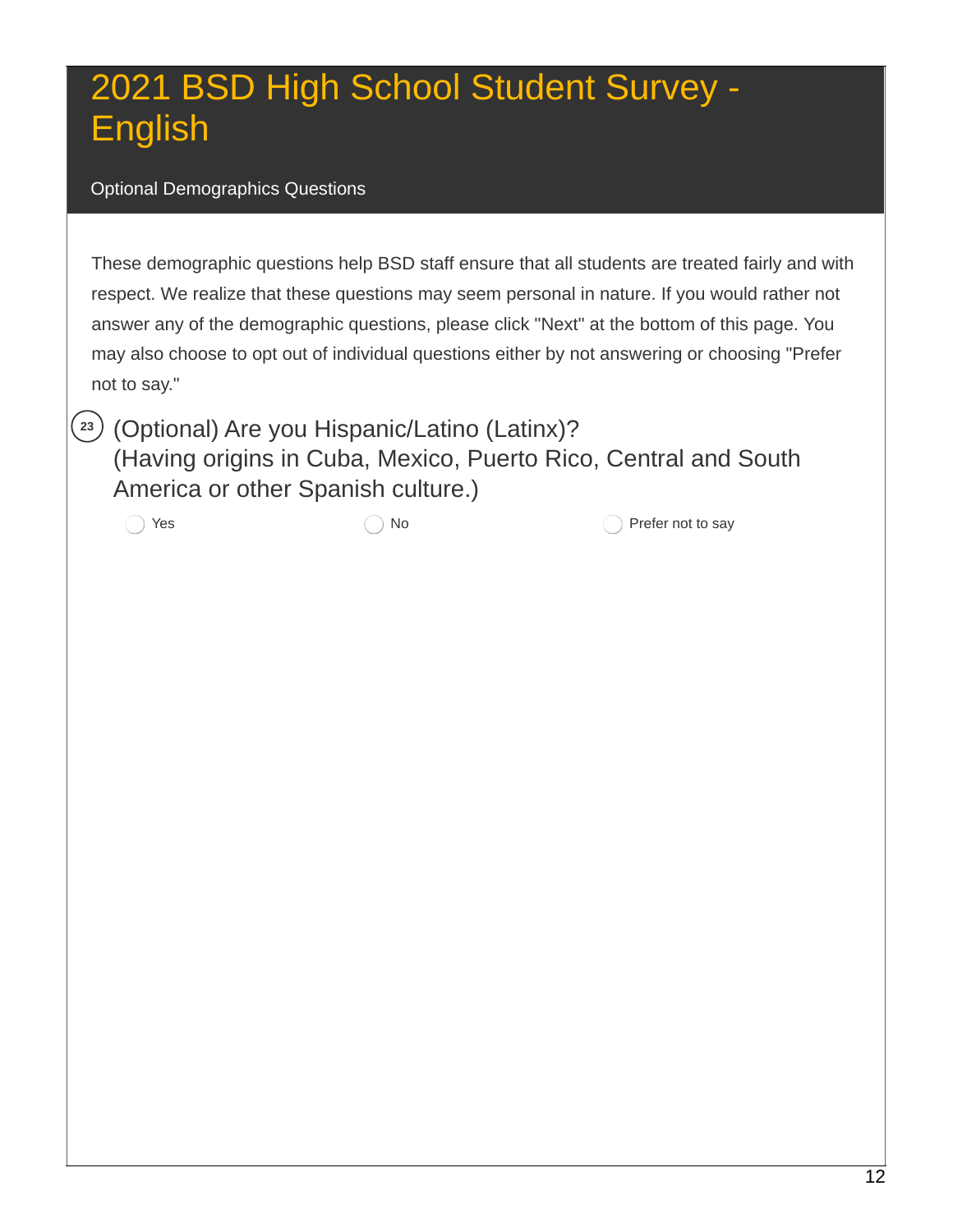#### Optional Demographics Questions

 These demographic questions help BSD staff ensure that all students are treated fairly and with respect. We realize that these questions may seem personal in nature. If you would rather not answer any of the demographic questions, please click "Next" at the bottom of this page. You may also choose to opt out of individual questions either by not answering or choosing "Prefer not to say."

### **<sup>24</sup>** (Optional) What is your race/ ethnic background? (Mark all that apply)

 Asian: Having origins in the Far East, Southeast Asia or the Indian subcontinent, including Cambodia, China, India, Japan, Korea, Malaysia, Pakistan, the Philippine Islands, Thailand and Vietnam.

Black/African American: Having origins in any of the black racial groups of Africa.

 Native American/Alaska Native: Having origins in any of the original peoples of North America and who maintains tribal affiliation or community attachment.

 Pacific Islander: Having origins in any of the original peoples of Hawaii, Guam, Samoa, or other Pacific Islands.

White: Having origins in any of the original peoples of Europe, the Middle East, or North Africa

Prefer not to say

**Other**